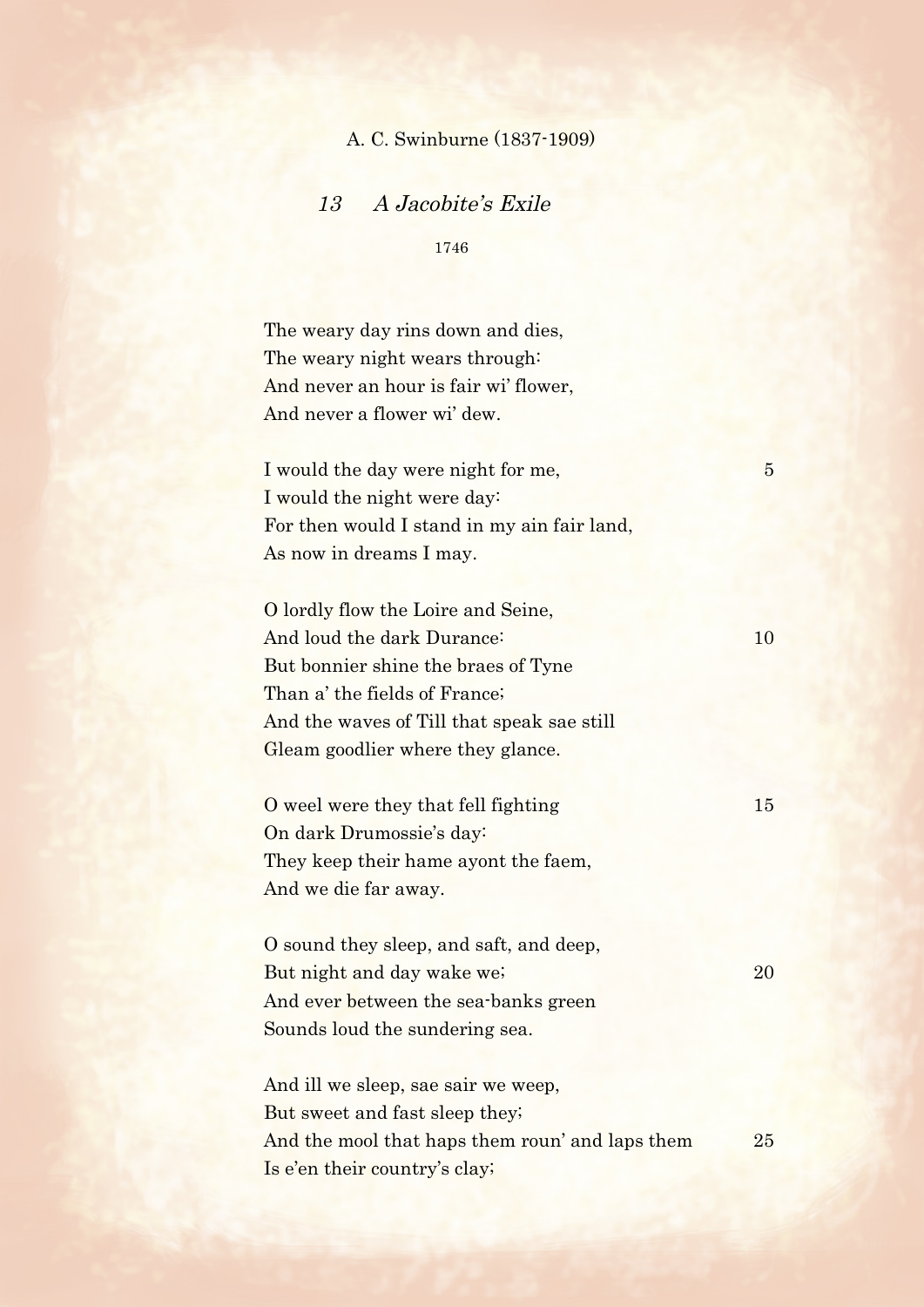But the land we tread that are not dead Is strange as night by day.

Strange as night in a strange man's sight, Though fair as dawn it be:  $\frac{30}{ }$ For what is here that a stranger's cheer Should yet wax blithe to see?

The hills stand steep, the dells lie deep, The fields are green and gold: The hill-streams sing, and the hill-sides ring, 35 As ours at home of old.

But hills and flowers are nane of ours, And ours are oversea: And the kind strange land whereon we stand, It wotsna what were we 40 Or ever we came, wi' scathe and shame, To try what end might be.

Scathe, and shame, and a waefu' name, And a weary time and strange, Have they that seeing a weird for dreeing 45 Can die, and cannot change.

Shame and scorn may we thole that mourn, Though sair be they to dree: But ill may we bide the thoughts we hide, Mair keen than wind and sea. 50

Ill may we thole the night's watches, And ill the weary day; And the dreams that keep the gates of sleep, A waefu' gift gie they; For the sangs they sing us, the sights they bring us, 55 The morn blows all away.

On Aikenshaw the sun blinks braw,